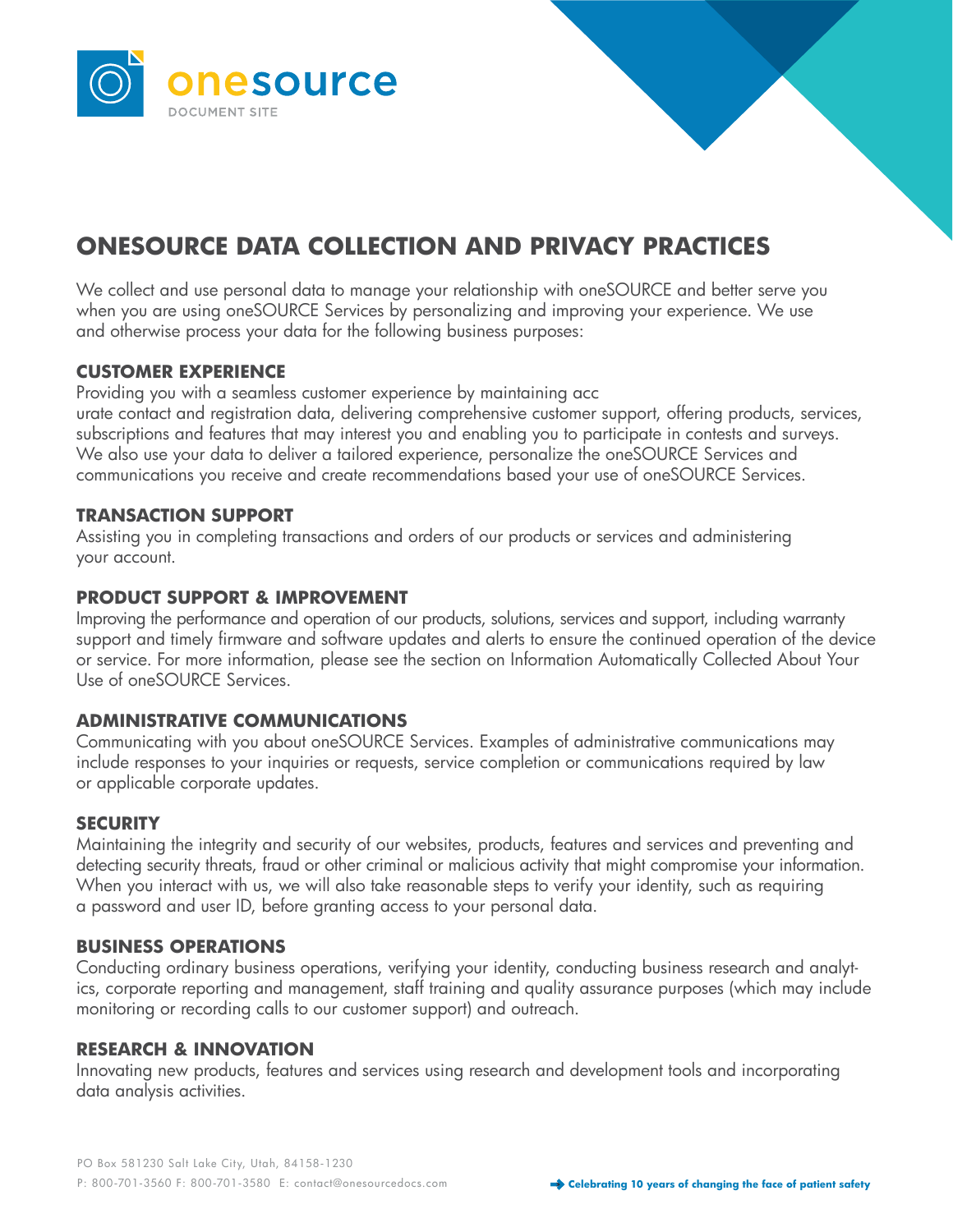



# **ADVERTISING**

Providing personalized promotional offers (in accordance with your Privacy Preferences) on oneSOURCE Services and other selected partner websites (for example, you might see an advertisement for a product on a partner site that you have recently viewed on an oneSOURCE site). We might also share some of your information with selected partners, marketing service providers and digital marketing networks to present advertisements that might interest you. To learn more, read Use of Cookies.

## **COMPLIANCE WITH LAW**

Compliance with applicable laws, regulations, court orders, government and law enforcement requests, to operate our services and products properly and to protect ourselves, our users and our customers and to solve any customer disputes.

Personal data is any information that personally identifies you or from which you could be identified either directly or indirectly. We may collect your personal data through your use of oneSOURCE Services or during interactions with oneSOURCE representatives.

The categories of personal data we collect from you depends on the nature of your interaction with us or on the oneSOURCE Services you use, but may include the following:

## **INFORMATION COLLECTED ABOUT YOU**

Contact Data – We may collect personal and/or business contact information including your first name, last name, mailing address, telephone number, fax number, email address and other similar data and identifiers.

Account Data – We collect information such as how you purchased or signed up for oneSOURCE Services, your transaction, billing and support history, the oneSOURCE Services you use and anything else relating to the account you create.

Location Data – We collect geolocation data when you enable location-based services or when you choose to provide location-related information during product registration or when interacting with our website.

Security Credentials Data– We collect user IDs, passwords, password hints, and similar security information required for authentication and access to oneSOURCE accounts.

Preferences – We collect information about your preferences and interests as they relate to oneSOURCE Services (both when you tell us what they are or when we deduce them from what we know about you) and how you prefer to receive communications from us.

Other Unique Identifying Information – Examples of other unique information that we collect from you include information you provide when you interact in-person, online or by phone or mail with our services centers, help desks or other customer support channels, your responses to customer surveys or additional information you have provided to us to facilitate delivery of oneSOURCE Services and to respond to your inquiries.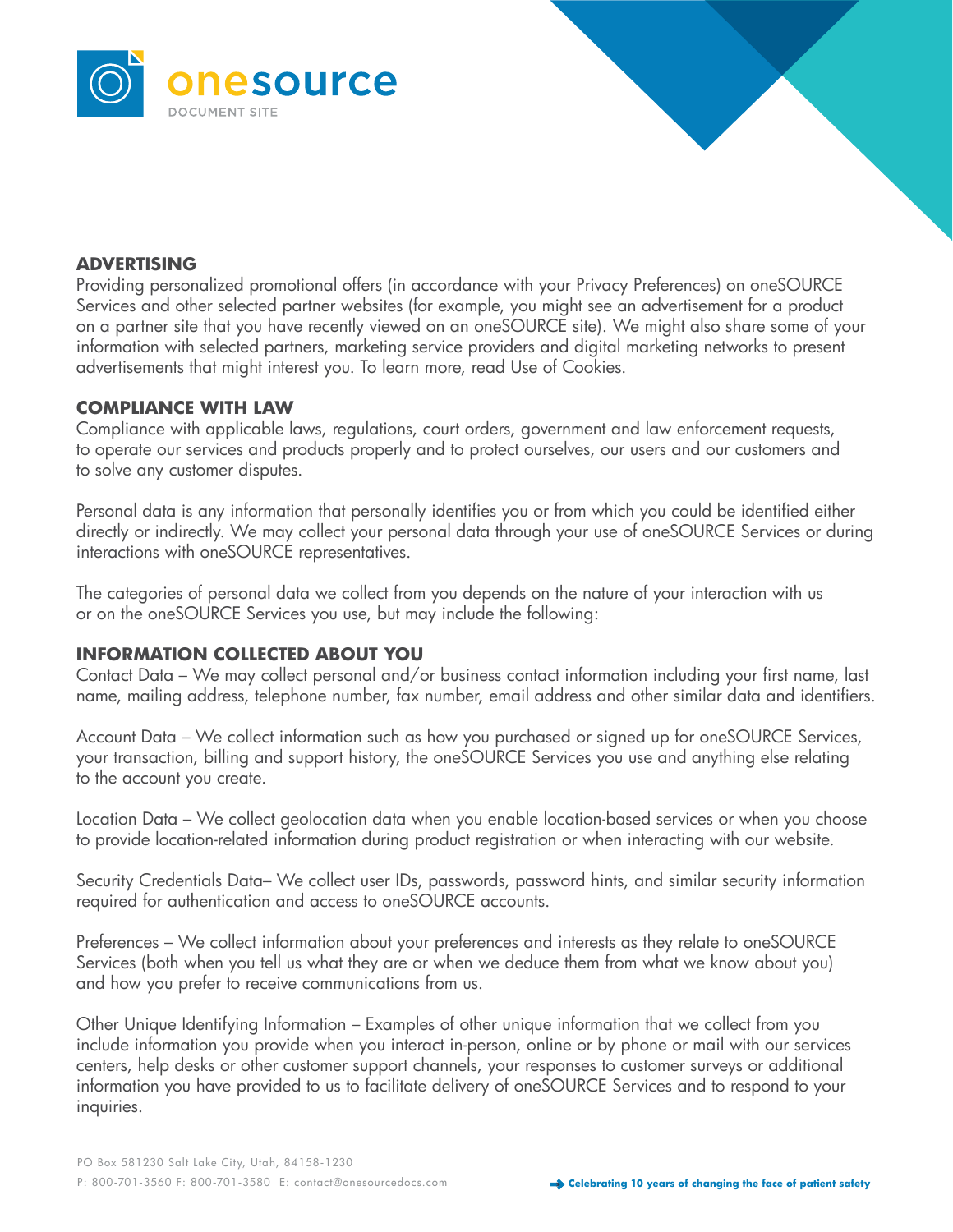

**INFORMATION AUTOMATICALLY COLLECTED ABOUT YOUR USE OF oneSOURCE SERVICES** Product Usage Data – We collect product usage data such as pages printed, IFUs added to favorites, and searches.

Device Data – We collect information about your computer such as browser version, unique device identifiers, advertising identifiers and additional technical information that varies by product.

Application Data – We collect information related to oneSOURCE applications such as location, language, software versions, data sharing choices and update details. In cases where we incorporate technologies from third parties, data may be shared between the third party and oneSOURCE and appropriate notice will provided at the application level.

Performance Data – We collect information regarding the performance of individual device hardware components, firmware, software and applications. Examples of the data we collect include information relating to memory and processor performance, embedded web server, and additional technical information that varies by device.

Website Browsing Data – We collect information about your visits to and your activity on our oneSOURCE websites, applications or websites "powered by" another company on our behalf including the content (and any ads) that you view and interact with, the address of the website from which you arrived and other clickstream behavior (such as the pages you view, the links you click or which items you've added to your shopping basket). Some of this information is collected using cookies, web beacons embedded web links and similar technologies. To learn more, read [Use of Cookies.](#page-5-0)

Anonymous or Aggregated Data – We collect anonymous answers to surveys or anonymous and aggregated information about how our oneSOURCE Services are used. In certain cases, we apply a process of de-identification or pseudonymization to your data to make it reasonably unlikely to identify you through the use of that data with available technology.

Please note: Some web browsers incorporate "Do Not Track" features. Currently, no industry standard exists for handling "Do Not Track" requests, therefore at this time, our websites may not respond to "Do Not Track" requests or headers from these browsers.

## **INFORMATION FROM THIRD-PARTY SOURCES**

We collect data from the following third parties:

oneSOURCE Partners – If you purchase oneSOURCE Services from an oneSOURCE partner, we may receive certain information about your purchase from that partner. We may also receive cookie data and insights.

oneSOURCE Enterprise Customers – In order to provide certain oneSOURCE Services at an enterprise level, your business contact data may be provided to oneSOURCE by a designated entity within your business or enterprise (such as a member of your IT department).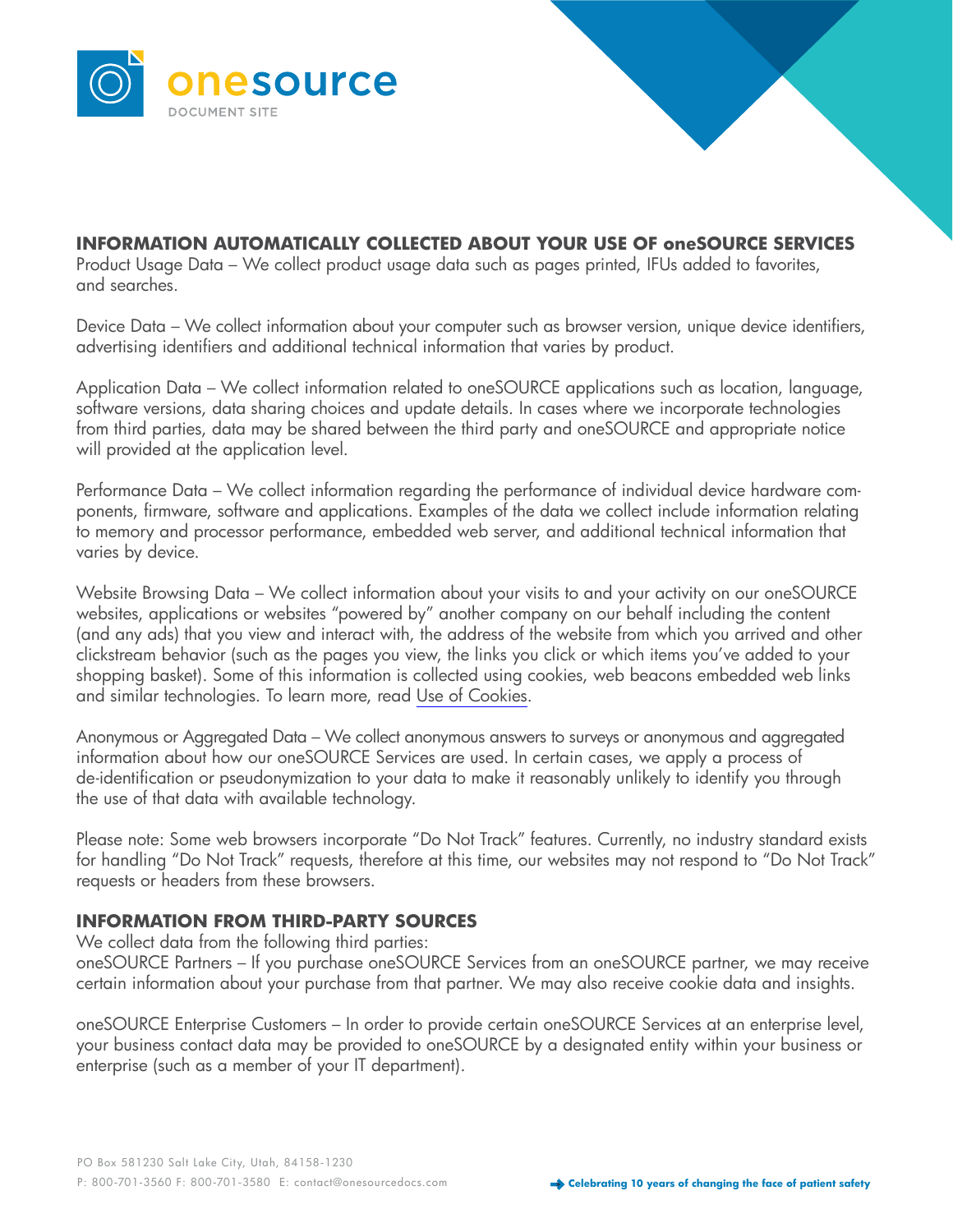

Analytics Providers – We also receive non-personal data, such as aggregated or de-identified demographic/profile data, from third-party sources including select partners and companies that specialize in providing enterprise data, analytics and software as a service.

In order to ensure data accuracy and offer a superior customer experience by providing you with better personalized services, content, marketing and ads, in some cases we link or combine the information that we collect from the different sources outlined above with the information we collect directly from you. For example, we compare the geographic information acquired from commercial sources with the IP address to derive your general geographic area. Information may also be linked via a unique identifier such as a cookie or account number.

Where necessary, we obtain information to conduct due diligence checks on business contacts as part of our anti-corruption compliance program and in accordance with our legal obligations.

# **IF YOU CHOOSE NOT TO PROVIDE DATA**

You are not required to share the personal data that we request, however, if you choose not to share the information, in some cases we will not be able to provide you with oneSOURCE Services, certain specialized features or be able to effectively respond to any queries you may have.

When we transmit highly-confidential information (such as credit card number or password) over the internet, we protect it through the use of encryption, such as later versions of the Transport Layer Security ("TLS") protocol.

We keep your personal data for as long as necessary to provide you with oneSOURCE Services, for legitimate and essential business purposes, such as making data-driven business decisions, complying with our legal obligations, and resolving disputes. The retention periods for oneSOURCE business records vary depending on the type of record and is governed by oneSOURCE's records retention policy.

Business records including records relating to customer and vendor transactions are maintained while active and as required by law.

Following the expiration of the retention period, electronic records are permanently erased so as to ensure that they cannot be restored and physical records are destroyed in a manner where they cannot be reproduced (e.g., shredding).

If you request, we will delete or anonymize your personal data so that it no longer identifies you, unless, we are legally allowed or required to maintain certain personal data.

We will only share your personal data as follows and, when applicable, only with the appropriate contractual obligations in place: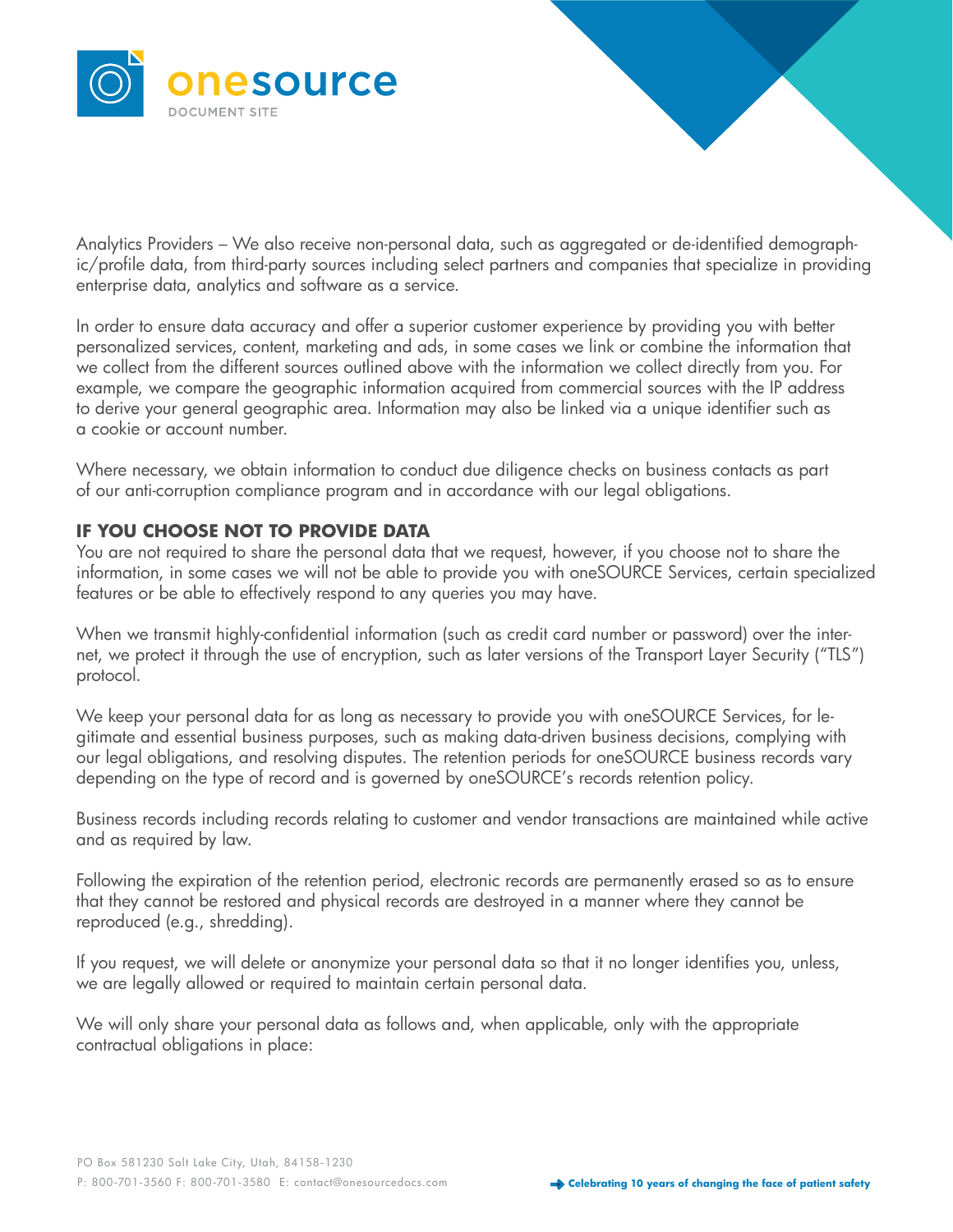



# **SHARING WITH SERVICE PROVIDERS & PARTNERS**

We engage service providers or partners to manage or support certain aspects of our business operations on our behalf. These service providers or partners may be located in the US or in other global locations and may provide services such as fraud management services, customer support, sales pursuits on our behalf, order fulfillment, product delivery, content personalization, advertising and marketing activities (including digital and personalized advertising), IT services, email service providers, data hosting, live-help, debt collection and management or support of oneSOURCE websites. Our service providers and partners are required by contract to safeguard any personal data they receive from us and are prohibited from using the personal data for any purpose other than to perform the services as instructed by oneSOURCE.

# **SHARING OTHER INFORMATION WITH ADVERTISERS**

We may also transfer information about you to advertising partners (including the ad networks, ad-serving companies, and other service providers they may use) so that they may recognize your devices and deliver interest based content and advertisements to you. The information may include your name, postal address, email, device ID, or other identifier in encrypted form. The providers may process the information in hashed or de-identified form. These providers may collect additional information from you, such as your IP address and information about your browser or operating system and may combine information about you with information from other companies in data sharing cooperatives in which we participate. For more information, read [Use of Cookies](#page-5-0).

## **CORPORATE TRANSACTIONS**

Circumstances may arise where, whether for strategic or other business reasons, oneSOURCE decides to sell, buy, merge or otherwise reorganize businesses. In such transactions, we may disclose or transfer your personal data to prospective or actual purchasers or receive personal data from sellers. Our practice is to seek appropriate protection for your personal data in these types of transactions.

## **COMPLIANCE WITH LAW**

We may also share your personal data when we believe, in good faith, that we have an obligation to: (i) respond to duly authorized information requests of law enforcement agencies, regulators, courts and other public authorities, including to meet national security or other law enforcement requirements; (ii) comply with any law, regulation, subpoena, or court order; (iii) investigate and help prevent security threats, fraud or other criminal or malicious activity; (iv) enforce/protect the rights and properties of oneSOURCE or its subsidiaries; or (v) protect the rights or personal safety of oneSOURCE, our employees, and third parties on or using oneSOURCE property when allowed and in line with the requirements of applicable law.

We do not, and will not, sell personal data to third parties. We do permit third parties to collect the personal data described above through our Services and share personal data with third parties for business purposes as described in this Privacy Statement, including but not limited to providing advertising on our Services and elsewhere based on users' online activities over time and across different sites, services, and devices (so-called "interest-based advertising"). The information practices of these third parties are not covered by this Privacy Statement.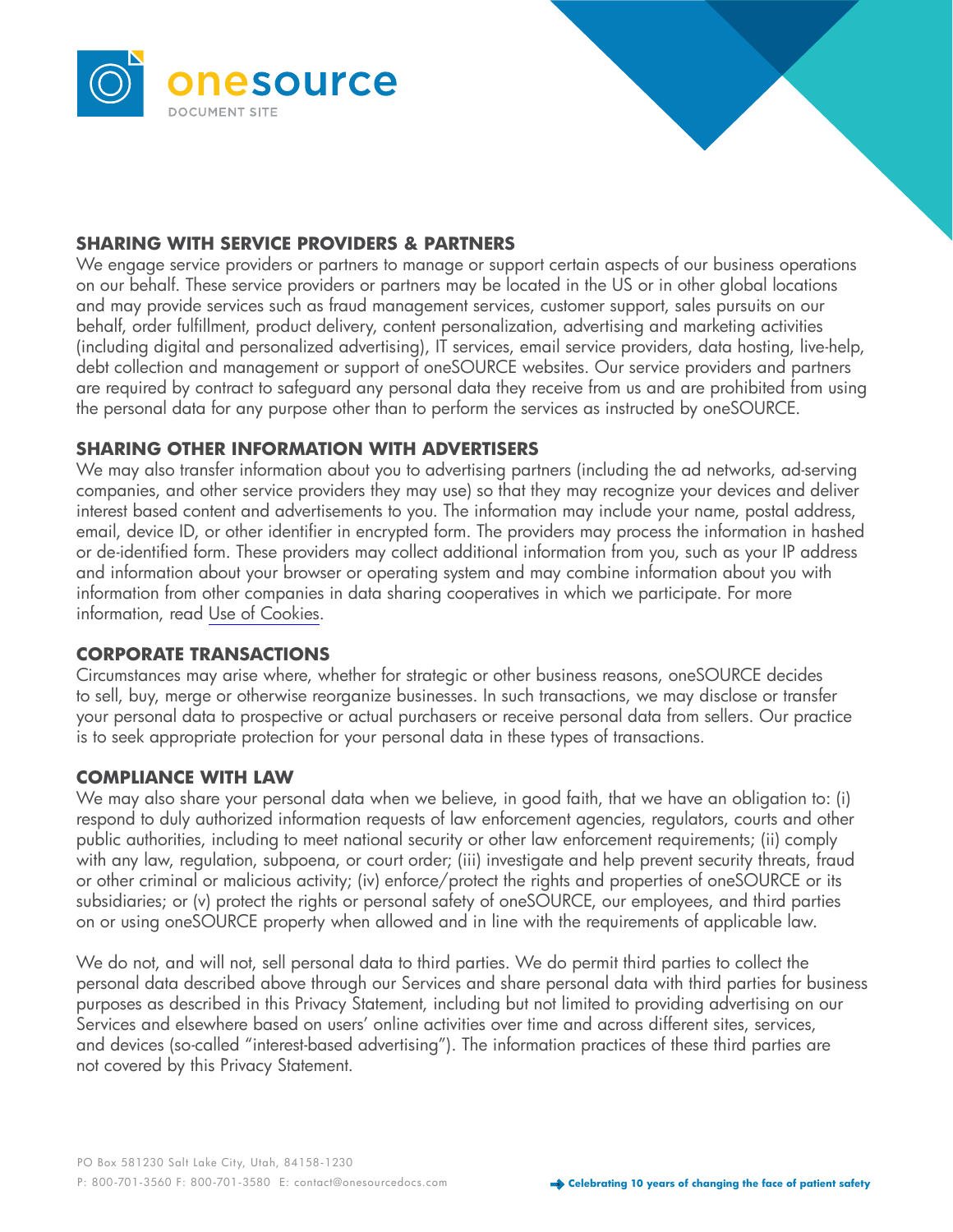<span id="page-5-0"></span>

You can make or change your choices regarding subscription or general communications from oneSOURCE at the data collection point or by using other methods, which are described in the following section. These options do not apply to communications primarily for the purpose of administering order completion, contracts, support, product safety warnings, driver updates, or other administrative and transactional notices where the primary purpose of these communications is not promotional in nature.

# **MARKETING & SUBSCRIPTION COMMUNICATIONS**

oneSOURCE marketing communications provide information about products, services, and/or support and you can select how these communications are delivered – e.g., via postal mail, email, telephone, fax or mobile device. Marketing communications may include new product or services information, special offers, personalized content, targeted advertising or invitations to participate in market research or compliance reviews. Subscription communications include email newsletters, software updates, etc. that may be expressly requested by you or which you consented to receive.

You may opt out of receiving these general communications by using one of the following methods:

Select the email's "Opt out" or "Unsubscribe" link, or follow the instructions included in each email subscription communication. You can also disable automatic data collection tools, such as web beacons, in email messages by not downloading images contained in messages you receive from oneSOURCE (this feature varies depending on the email software used on your personal computer). However, doing this may not always disable data collection in the email message due to specific email software capabilities. For more information about this, please refer to the information provided by your email software or service provider.

# **USE OF COOKIES AND OTHER TECHNOLOGIES**

We use and allow select partners to use cookies, clickstream capture, pixels, web beacons, web collection forms and other similar technologies (collectively "Automatic Data Collection Tools") on our oneSOURCE Services. We do this to understand your use of our oneSOURCE Services; improve your user experience and enable personalized features and content; optimize our advertisements and marketing; and to enable third-party advertising companies to assist us in serving ads specific to your interests across the Internet.

You can find more information about these technologies at: www.allaboutcookies.org.

## **ONLINE AUTOMATIC DATA COLLECTION TOOLS**

When you visit any oneSOURCE website, it may store or retrieve information on your browser, mostly in the form of cookies. This information might be about you, your preferences or your device and is mostly used to make the site work as you expect it to and can give you a more personalized web experience. oneSOURCE uses Automatic Data Collection Tools for the following reasons:

Strictly Necessary Tools: These are necessary for the website to function and cannot be switched off. Without these, the website or service you are requesting would be impossible to provide essential functionalities (like checkout) or display appropriate content based on the type of device you are using.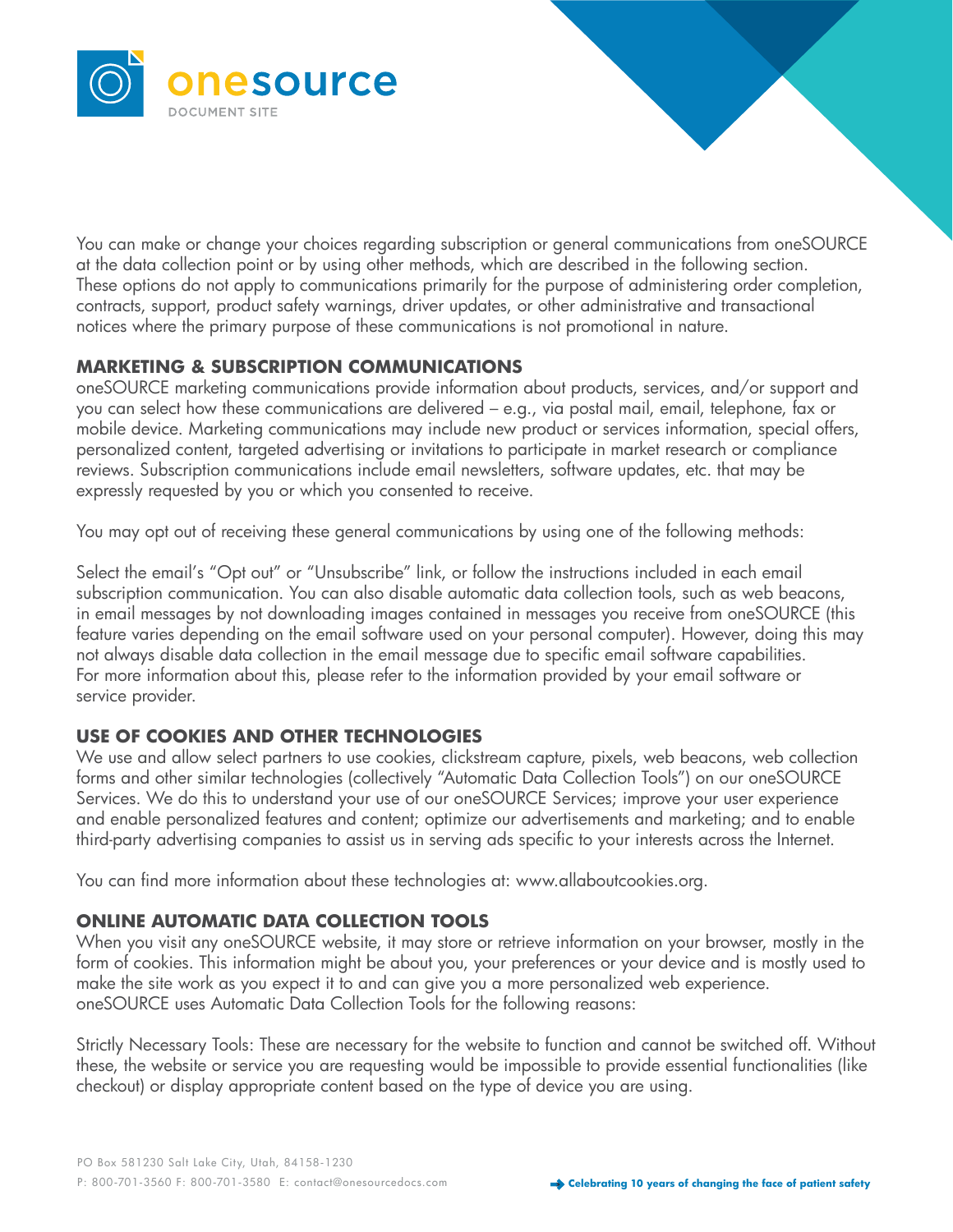

Performance and Analytics Tools: These tools collect aggregated, anonymous, statistical-type information to enable oneSOURCE to measure, optimize and improve the content, quality and performance of its websites.

We use our own and/or third-party Automatic Data Collection Tools to see how you use our websites and services in order to enhance their performance and develop them according to the preferences of our customers and visitors. For example, Automatic Data Collection Tools may be used to: test different designs and to ensure that we maintain a consistent look and feel across our websites; track and provide trend analysis on how our users interact with our websites and communications; track errors and measure the effectiveness of our promotional campaigns. We use third party tools to track website usage and activity, for example but not limited to Adobe Analytics & Google Analytics.

The data collected will generally be aggregated to provide trends and usage patterns for business analysis, site/platform improvement and performance metrics. Our Automatic Data Collection Tools or the resulting analysis may be also shared with our business partners. The type of information we collect includes how many visitors visit our websites, how many customers log in, when they visited, for how long and which areas of our websites and services but is generally not used to identify you individually. We may also receive similar information about visitors to our partner websites.

Personalization Tools: These allow us to remember choices you make on our websites (such as your preferred language or the region you are in) and provide enhanced, more personalized features. These technologies are also used to provide content that aligns to your past behavior or interests.

We also use Automatic Data Collection Tools to change the way our websites behave or look in order to personalize your experience from information we infer from your behavior on our websites or information we may already know about you because, for example, you are a registered customer. These may be used to tailor the services you receive from us or the content, look and feel delivered to you on subsequent sessions to our websites. For example, if you personalize webpages, or register for products or services, Automatic Data Collection Tools help our webpage server recall your specific information. When you next visit our websites, the information you previously provided can be retrieved, so you can easily use the website features that you previously chose. If you use more than one device or computer on a regular basis, we may link Automatic Data Collection Tools together so you will still receive a personalized online experience. We can also personalize the information you see based on what we already know about you, so that you spend less time looking for things. With the use of Automatic Data Collection Tools, each visitor to our site can have a web experience which is unique to them.

Targeting Tools: These are set by oneSOURCE and other third parties (such as select retail or advertising networks) and used to build a profile to deliver targeted advertising off oneSOURCE websites and applications that is more relevant and useful to you. These may reflect de-identified demographic or other data linked to data you voluntarily have submitted to us (e.g. your email address).

These also allow us to collect data related to the oneSOURCE site and page you visited and your activities on the oneSOURCE site. As an example, if you visited one of our product pages, via the use of cookies, we may retarget you across partner sites with additional offers and promotions for a certain period of time.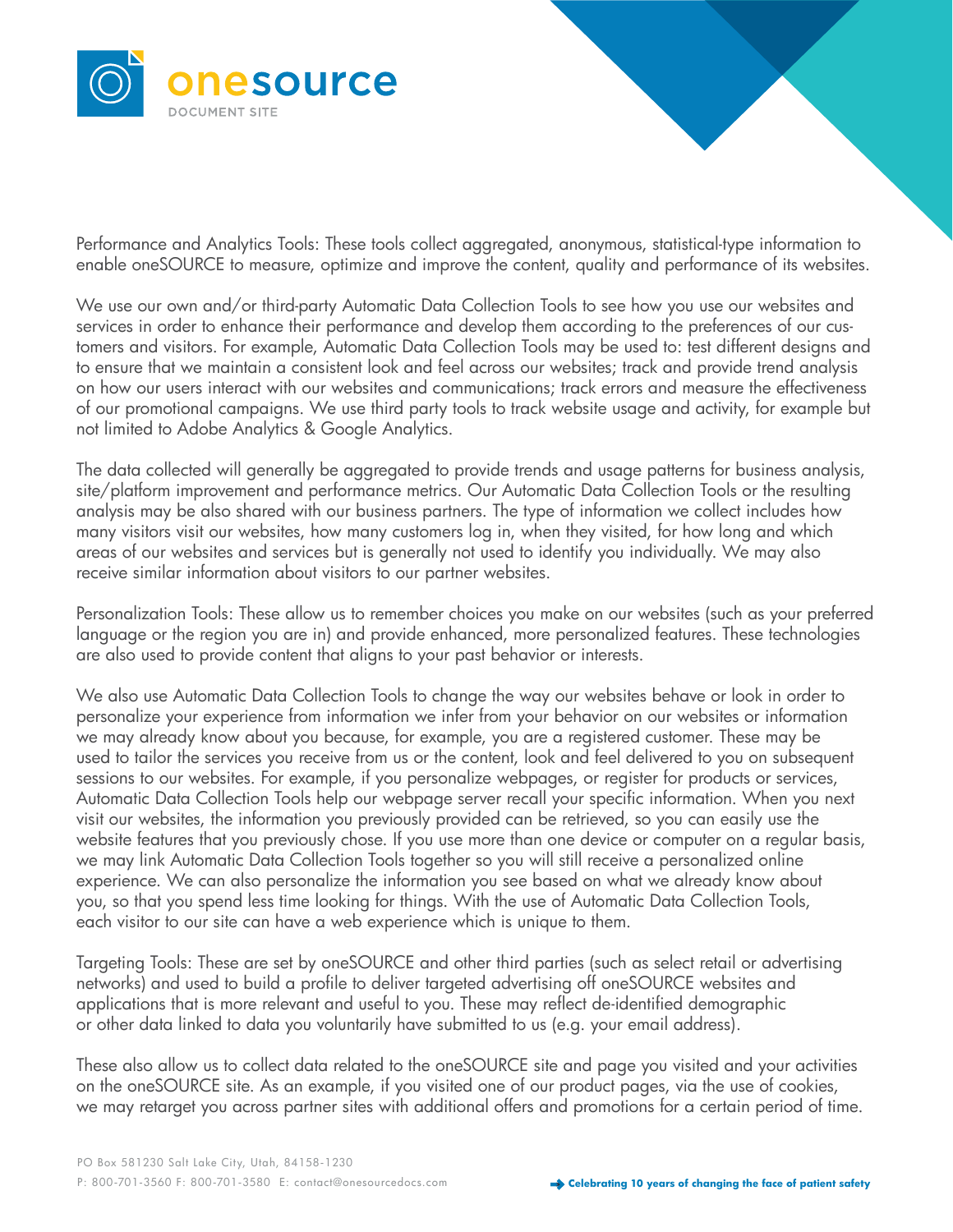

You can find out more about some of our interest- based advertising partners by visiting these websites:

[https://www.doubleclickbygoogle.com/](https://www.doubleclickbygoogle.com/
) [http://www.oracle.com/us/legal/privacy/marketing-cloud-data-cloud-privacy-policy/index.html](http://www.oracle.com/us/legal/privacy/marketing-cloud-data-cloud-privacy-policy/index.html ) [https://www.adobe.com/privacy/marketing-cloud.html](https://www.adobe.com/privacy/marketing-cloud.html ) [https://www.google.com/policies/technologies/ads/](https://www.google.com/policies/technologies/ads/ )

Please note that the above is not an exhaustive list and may be updated by us from time to time.

If you are a registered user, the information collected from our websites is not anonymous and we may use this information along with other information we know or infer about you including your preferences to tailor content, services, advertising and offers for you.

Automatic Data Tools that are Strictly Necessary, and third-party technologies used for Performance & Analytics or Personalization are set to expire after the industry standard 2 years. Automatic Data Collection Tools used for targeting are set to expire after 90 days since your last visit.

When you share information using a social media sharing button on oneSOURCE websites, the social network will record that you have done this. This information may be linked to targeting/advertising activities. The types of tools used by these third parties and how they use the information generated by them will be governed by those companies' privacy policies.

When you visit oneSOURCE sites, you have the option to accept or adjust what categories of cookies you allow us to place on your browser through our Privacy Preference Centre. You can modify these settings at any time by visiting

## Cookie Settings

If you don't want to allow cookies at all, please refer to your browser settings. Note that by disabling certain categories of cookies, you may be prevented from accessing some features of our sites or certain content or functionality may not be available. Certain browsers allow you to navigate websites in an incognito or private mode. Once the browser session is closed, typically all cookies collected during the session are automatically destroyed.

Even if you opt-out of Performance & Analytics tracking and Targeting, you might continue to see nonpersonalized advertisements from oneSOURCE via our partners. As an example, you might visit a website containing Personal Computer feature comparisons. Based on your interest, our partners might serve you with oneSOURCE product advertisements.

In the US and Canada, we comply with the Digital Advertising Alliance industry standards with respect to interest based advertising. To learn more about your advertising choices if you are in the US, please click here or in Canada please click here. In the US, the Network Advertising Initiative also offers a means to opt out of a number of advertising cookies. Please visit www.networkadvertising.org to learn more. Note that opting out does not mean you will no longer receive online advertising. It does mean that the company or companies from which you opted out will no longer deliver ads tailored to your web preferences and usage patterns.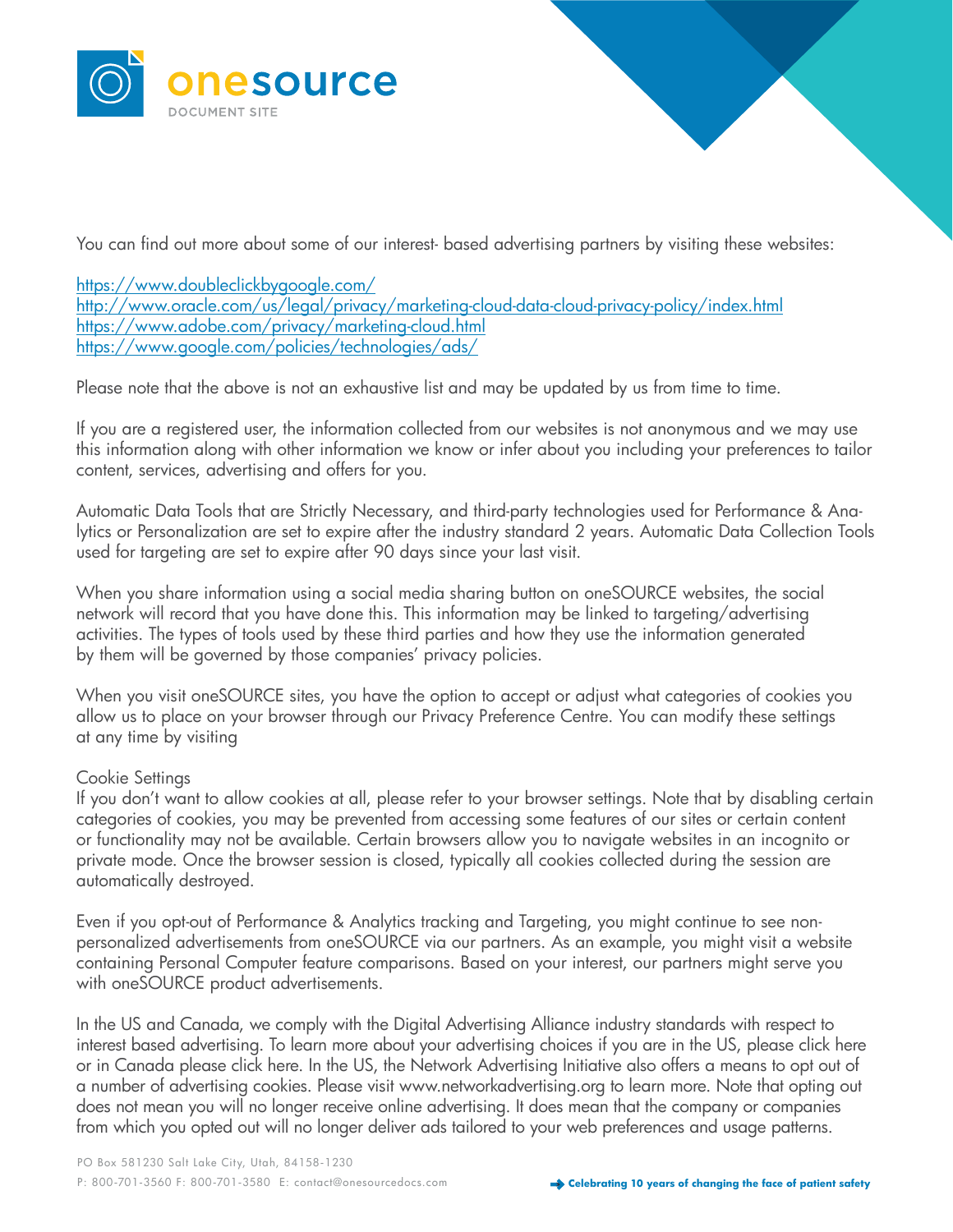

Some web browsers incorporate "Do Not Track" features. Currently, no industry standard exists for handling "Do Not Track" requests, therefore at this time, our websites may not respond to "Do Not Track" requests or headers from these browsers.

# **SHARING WITH PARTNERS**

Based on your consent through our cookie settings, oneSOURCE may share targeting cookie data with select partners for the purposes of audience selection and advertisement. You can change your cookie settings at any time through our cookie settings tool.

oneSOURCE provides you with choices about the setting of cookies and other automatic data collection tools through our Cookie Preferences Center. You can learn more about our use of these tools in our Cookies and Use of Cookie Statement. You can adjust your preferences by visiting our Cookie Preferences Center.

You have the right to ask us for a copy of any personal data that you have provided to us or that we maintain about you and to request an explanation about the processing. In addition, you have the right to withdraw any consent previously granted or to request correction, amendment, restriction, anonymization or deletion of your personal data; and to obtain the personal data you provide with your consent or in connection with a contract in a structured, machine readable format and to ask us to transfer this data to another data controller.

You also have the right to object to the processing of your personal data in some circumstances, in particular when we are using your data for direct marketing or to create a marketing profile. Please see the oneSOURCE Communications Section for guidance on how to exercise your rights with regard to marketing and subscription communications.

In addition to the privacy controls available to you via this Privacy Statement, you can control your device data collection. In some instances, product usage data (not content of files) is collected and processed in order to deliver you the essential functionality of an oneSOURCE Service, such as remote printing, Instant Ink or other web-enabled service. You can control device data collection yourself through your device settings and preferences. oneSOURCE is not in a position to adjust your data collection settings without your active participation. Certain product usage data is necessary to provide oneSOURCE Services and disabling data collection may affect the availability or functionality of such services. Data collected for the fulfilment of such essential functionality will not be processed for direct marketing purposes. If you need assistance in adjusting your data collection settings, please contact oneSOURCE Customer Support.

In certain cases, these rights may be limited, for example if fulfilling your request would reveal personal data about another person or if you ask us to delete information which we are required by law to keep or have compelling legitimate interests to keep.

We will not discriminate against you for exercising your rights and choices, although some of the functionality and features available on oneSOURCE Services may change or no longer be available to you. Any difference in the Services are related to the value provided.